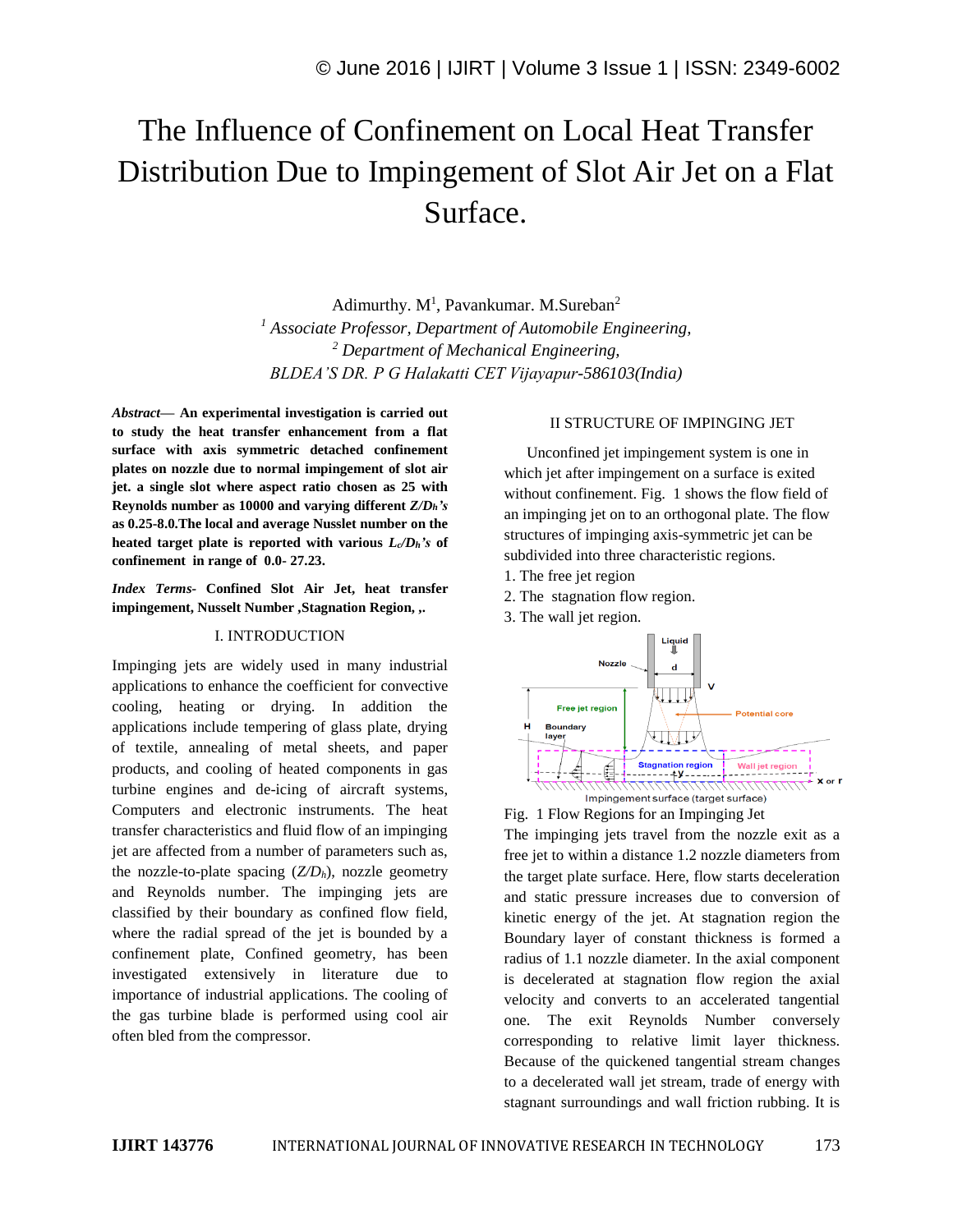watched that the vacillations of speed of free jet are distrubuted along the wall jet region. Be that as it may, turbulence is an expansion in the wall jet region area relies on upon turbulence in the jet before impingement. The heat transfer rate in the locale of wall jet region is observed to be higher than stream wise over the plate.

## III LITERATURE OUTLINE

Out lining important research trends on experimental investigations has been done to determine the structure of the submerged jet and various regions of jets and also conducted to determine the local distribution of the heat transfer impinging. On different geometry of strong surface recognizing potential gaps in learning are talked about underneath.

Robert Gardon and J.Cahit Akfirat [1965] studied on to determine the effect of heat transfer characteristics on impinging jets turbulence distributions in submerged jets. On heat transfer characteristics is notable that maximum in variation of stagnation point heat transfer co efficient with secondary peaks and nozzle to plate spacing distribution in radial direction of local heat transfer coefficients this phenomena specifically to slot jets.

K. Jambunathan et.al[1992], surveyed on Single Circular jet of Heat Transfer information that turbulent jets with spout way out of Reynolds number 5000-124000 and Nusselt number at radii more noteworthy than of six nozzle diameters from stagnation point. Jets issuing from square edged orifices openings give higher Jets exchange contrasted from elliptical and streams to circular jets and noticed that the surrounding temperature is not equivalent to air temperature at nozzle exit.

V. Narayanan et.al [2004] experimentally studied on submerged slot jets on flat plate. With hydraulic diameters of 0.5 and 3.5 which correspond to potential – core region and transitional region respectively. It is reported that, heat transfer coefficient of impingement region is peaked at that level and in wall bounded region it decreased monotonically.

E.Baydar, Y. Ozmen [2005] conducted experiments on the effect of higher Reynolds number for confined air impinging jets on flat plate and numerical investigated experimental values. They chose Reynolds number of 30000 and 50000 z/d in the range of 0.2-6.0. Deceleration of the jet occurs due to presence of impingement plate. At z/d up to 2 the sub atmospheric region is observed. As the nozzle exit to plate distance increasing the sub atmospheric pressure moves radially outward from stagnation point. Concluded that link occurred between heat transfer co-efficient, turbulence intensity and subatmospheric region.

M. Nirmalkumar, Vadiraj Katti and S.V. Prabhu [2011] experimented on the heat transfer behavior of a slot jet in the stagnation region  $(0 \le x/b \le 2)$ , transition region ( $2 \le x/b \le 5$ ) and wall jet region ( $x/b$  $\geq$  5). For a given z/b, heat transfer Coefficient increases with the increase in the Reynolds number in the stream wise direction. In a slot jet, secondary peak is not evident at lower Reynolds numbers and larger z/b s. and is strongly evident at maximum Reynolds number of 12,000 and for the  $z/b \le 1$ .

Vadiraj V. Katti, Adimurthy.M & Ashwini M Tamagond [2014] Experimentally Investigated the local distribution of wall static pressure coefficient due to impinging slot air jet on smooth and rough surface. Co-efficient of wall static pressure is seen to be independent of Reynolds number in range of 5000-20000 for a given jet to plate distance in case of a smooth surface. Wall Static pressure Co –efficient decreases with increases in jet to plate distances due to entrainment of surrounding quiescent air and looses effect of impact on the target plate. wall static pressure co-efficient is maximum at the stagnation point for all the configuration studied and decreases along the stream wise direction which may be attributed to increase in the velocity along the plate. It is observed that wall jet region starts around x/Dh of 1.5.

R.K. Brahma[1992] studied on slot jet impinges on a flat surface and predicted fluid flow and heat transfer charectertics at stagnation point by numerically correlated with Stanton number at Stagnation Point by keeping different nozzle to jet placing Reynolds number. Results were obtained in terms of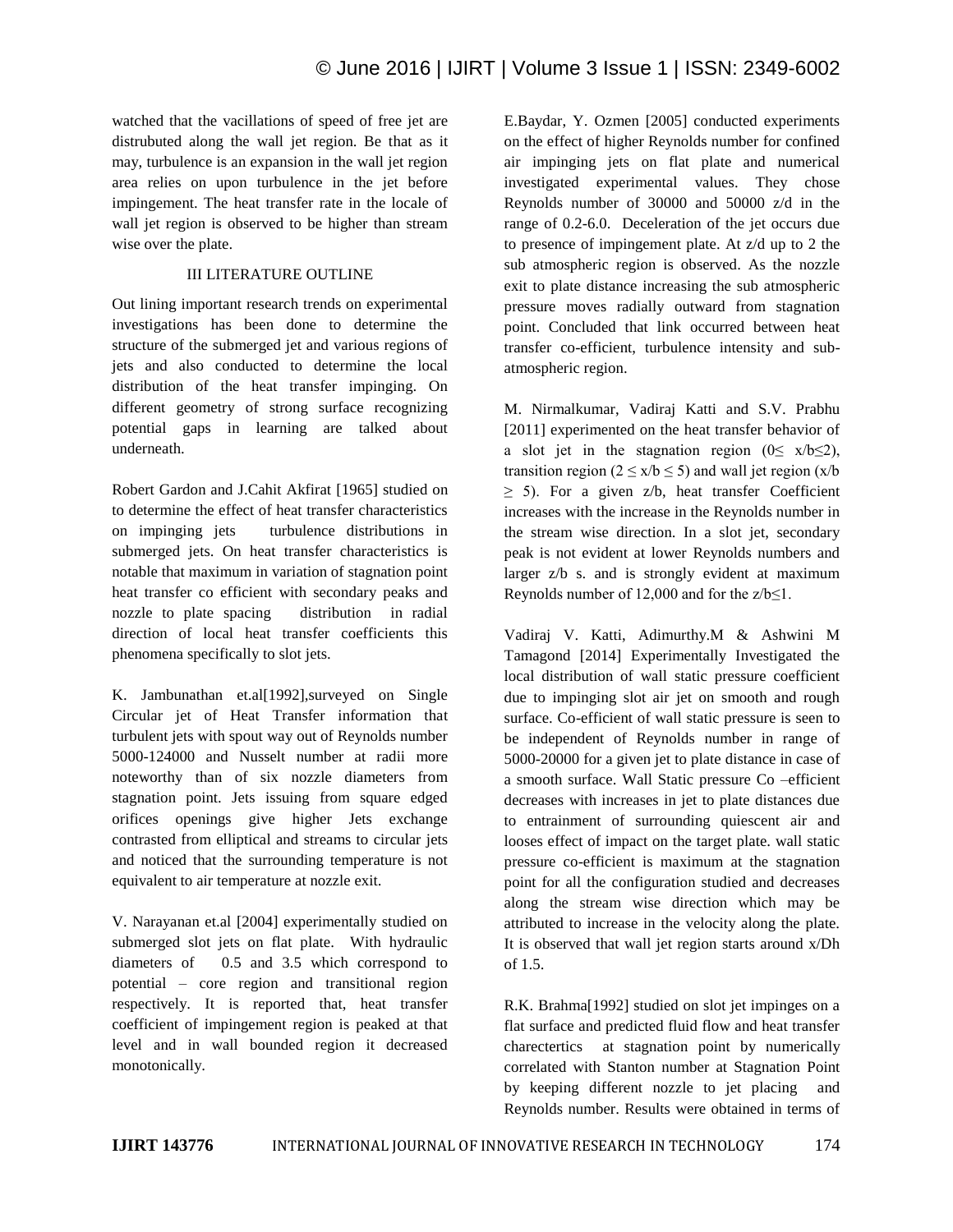velocity gradient at stagnation point and compared the results with two dimensional jets on flat surface and velocity profile at nozzle outlet in parabolic shape.

#### IV EXPERIMENTAL SET UP

Schematic diagram showing various components of the experimental set-up are as shown in Fig. 2. For heat transfer studies measurements. Air is supplied by a blower through a calibrated orifice meter. The flow rate is control by a flow control valve of orifice meter and Venturimeter. To achieve the uniform flow rate at the outlet of the nozzle the airflow is directed to the plenum chamber through a diffuser and two meshes in the plenum. Velocity profile remains uniform because of the diffuser upstream of the plenum. Nozzle is made of an acrylic sheet with 45 mm height and 4 mm wide. The aspect ratio is maintained at nozzle outlet of 25. Temperature at the jet exit is measured using a Thermocouple (Chromel-Alumel - K-type. The output of the thermocouple is measured by milli voltmeter is used measure output of thermocouple. The target plate is kept on 2-D traverse table, so it is easily moved for various jets to plate spacing by operating the traversing system.

Air blower is used in the present work. It is capable of delivering air at volume 3.5 m3/min and weighs 1.7kg. Power rating of the blower is 600 watts. Set up consist of flow devices like orifice meter and Venturimeter, these are a device used to quantify the rate of air through the test rig as appeared in Fig. 2 and an Orifice is a circular plate, it is made up of copper coated M.S plate which has sharp circular edged hole called orifice. Its diameter is 10.3mm. The orifice meter is installed in the flow line of pipe diameter of 26.2mm. Orifice meter is calibrated using water as the fluid for the same Reynolds number as required with air flow. This is valid the length of flow is incompressible. The estimation of coefficient of release is evaluated 0.7. The Venturimeter is presented in the stream line parallel to the orifice meter to get the required flow rate i.e turbulent stream nature. It is comprised of copper covered M.S plate and its throat distance across is 12.6mm. Venturimeter is aligned parallel to the orifice meter for higher Reynolds number to get high flow rate.

The Jet-to-plate distances (*Z/Dh*) of 0.25, 0.5, 1.0, 2.0, 4.0, 6.0, &8.0 are considered in the present study. The confinement plate made of rectangular acrylic sheet (size ranging from 50×80-200×80 mm) in which a Slot is cut is attached at the nozzle exit. The heat transfer study on the target plate (155mm x 60mm x 0.06mm – stainless steel foil) is tightly clamped and stretched between copper bus bar. Approximately 5mm of the coil on either side is sandwiched in bus bars to ensure firm grip. Target plate assembly shown in fig4.1 because thinness of the foil surface provides constant heat flux .The target plate is heated by supplying power through regulated DC power supply. The "Matt completion Asian" paint which emissivity is (0.92) is painted on the back surface of warmer component.



#### Fig. 2 Experimental set up for Heat transfer distribution on Confined Slot Air Jet. *G*

1] Air blower 2] Orifice meter 3] Venturimeter 4] U-*E* tube manometer 5] Control valves 6] Diffuser 7] Plenum chamber 8] Flow stream 9] Slot Nozzle 10] Confinement plate 11] Traverse table 12] Target plate 13] I R Camera 14] I R Image.

#### V METHODOLOGY

The stream of air from blower is passes through orifice meter or Venturimeter to diffuser. Air is controlled by a gate valve to set required Reynolds number of 10000. The confinement ratio is varied between 6.8 and 27.23 on slot jet. Confinement plate having a rectangular slot of size

60mm 12mm with thickness of 10mm is kept parallel to target plate. Legitimate arrangement of limited opening confined slot jet to target plate dividing with measuring of orthogonally of  $Z/D_h =$ 0.25-8. For clear perspective of picture from delicate I R camera is kept without miss coordinating of dark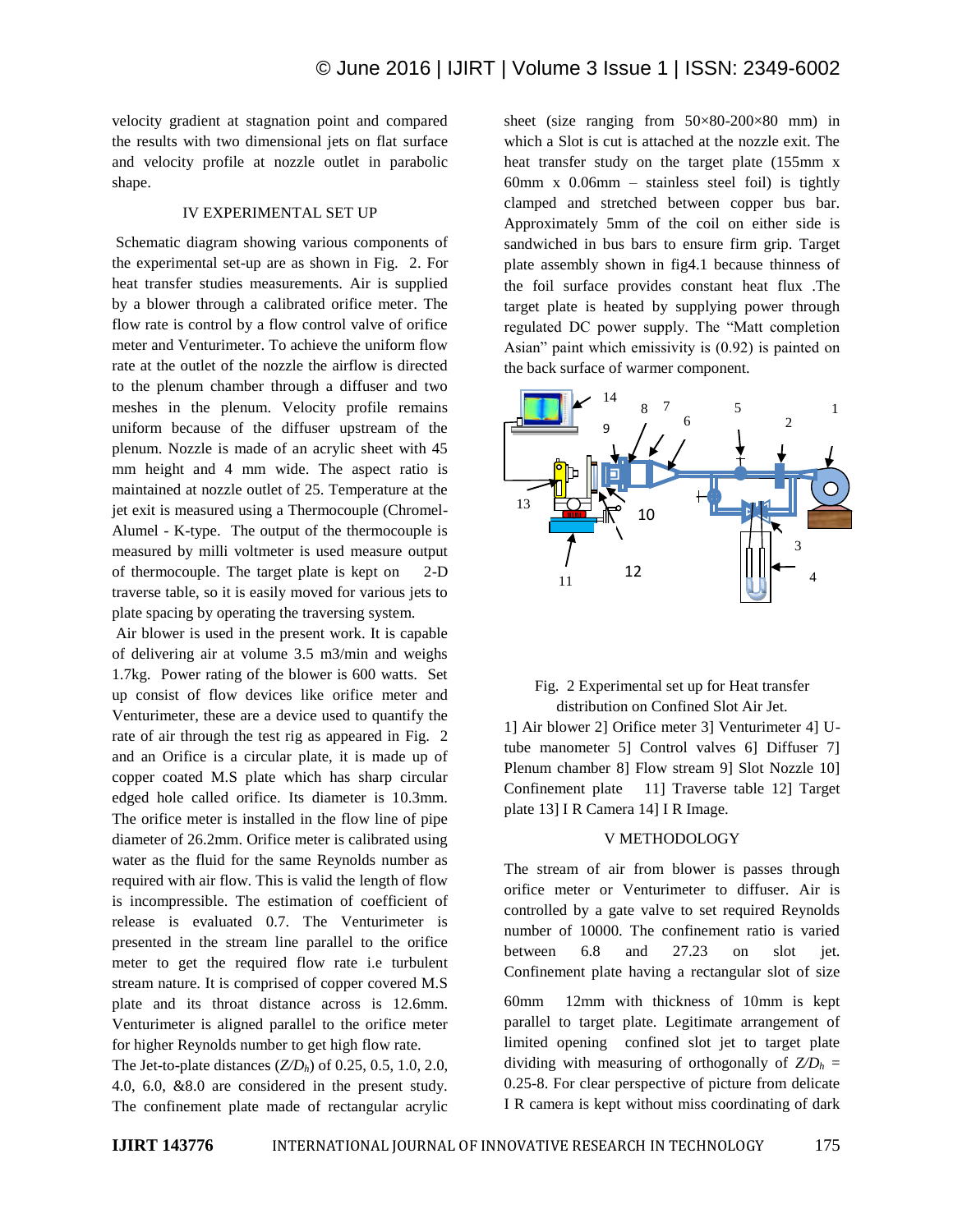paint coated target plate. The thermal images captured are analyzed using SMART VIEW soft ware supplied with the device.

#### VI DATA REDUCTION

For given area of exit and inlet with the variation of limb height in manometer & density of water and air with constant co-efficient of discharge the Flow rate calculated as.

$$
Q = C_d \frac{A_i A_0}{\sqrt{A^2 - A^2} \sigma} \sqrt{2g \left[\frac{\rho_w}{\rho_{air}} - 1\right] h_{mano}} \dots m^{3}/s
$$

For rectangular shape of size of length and breadth the Hydraulic diameter is found to be as

$$
D_h = \frac{4 \times \text{Area}}{2 \times \text{perimeter}} = \frac{(2 \times a \times b)}{(a+b)} \quad \text{m}
$$

For perfect voltage and current with the area and ambient temperature of medium the heat transfer coefficient is estimated as

$$
h = \frac{V \times I}{A(T_W - T_{\infty})}
$$
 W/m<sup>2</sup>K

For given hydraulic diameter, velocity and density of medium with kinematic viscosity the Reynolds number is found to be as

$$
\text{Re} = \frac{\rho V_j D_{\text{h}}}{\mu}
$$

For given heat transfer coefficient with hydraulic diameter and thermal conductivity of material the Nusselt Number found as

 $Nu = \frac{hD_h}{h}$  $\frac{D_h}{k}$ 

#### VII RESULT'S & DISCUSSION.

Impact of confinement ratio and jet to- target distance on the heat transfer co-efficient distribution is analyzed. Jet widths extended from 0.6 mm to 2 mm, and jet to-target plate dispersing from 0.5 to 10. The plane Reynolds number went from 26.8 to 1000 in the laminar boundary. For the case with limit condition, for example,  $W = 2$  mm,  $H = 5$  mm and Re = 26.8 laminar boundary layer (Z.Q. Lou et al. [2005]). This result gives only 1% better performance for laminar flow keeping this in mind we tried for turbulent flow i.e. Re 10000.This understanding of note to be useful for confined slot air jet for Re 10000.

### a ] Un -Confined Jet

In this area, the jet to-target dispersing  $Z/D_h$  ranges from 0.25 -8.0 for unconfined jet at  $Re = 10000$ . Fig. 3 presents distribution of local Nusselt number along the objective target plate with variable *Z/Dh*. At the stagnation point, the local Nusselt number for  $Z/D<sub>h</sub>$  =

0.25 is just about 1.5 times of that for  $Z/D_h = 8$ . The estimation of Nusselt number basically lies on heat transfer coefficient. Whenever *Z/D<sup>h</sup>* shifts from 8.0 to 0.25 nearby Nusselt number increments significantly in the stagnation point as well as downstream region. Whenever  $Z/D_h$  is bigger than 1, the heat transfer coefficient move in the wall jet region is not influenced to a great extent by the lessening of Z. Certainly, a reduction of *Z/D<sup>h</sup>* causes a sharp increase of Nusselt number in the core jet region.



Fig. 3Local heat transfer distribution for *Z/D<sup>h</sup>* =0.25- 8.0 at *Re*=10000 and *Lc/D<sup>h</sup>* =0.0

#### b] Confined Jet

Effect of nozzle to target spacing's: In this area, the jet to-target dispersing *Z/D<sup>h</sup>* ranges from 0.25 -8.0 with  $L_c/D_h$  of 6.8 to 27.23 for Re = 10000. Fig. 4 presents distribution of local Nusselt number along the target plate with variation of *Z/Dh*. The general observation is, at the stagnation point, the local Nusselt number for  $Z/D<sub>h</sub> = 0.25$  is just nearly about 1.5 times of that for  $Z/D<sub>h</sub> = 8$ . The estimation of Nusselt number basically lies on heat transfer coefficient. Whenever  $Z/D_h$  shifts from 8.0 to 0.25, the Nusselt number increases significantly at the stagnation point as well as downstream region. Whenever  $Z/D<sub>h</sub>$  is bigger than 1, the heat transfer coefficient move in the wall jet region is not influenced to a great extent by the lessening of Z. Certainly, a reduction of *Z/D<sup>h</sup>* causes a sharp increase of Nusselt number in the core jet region.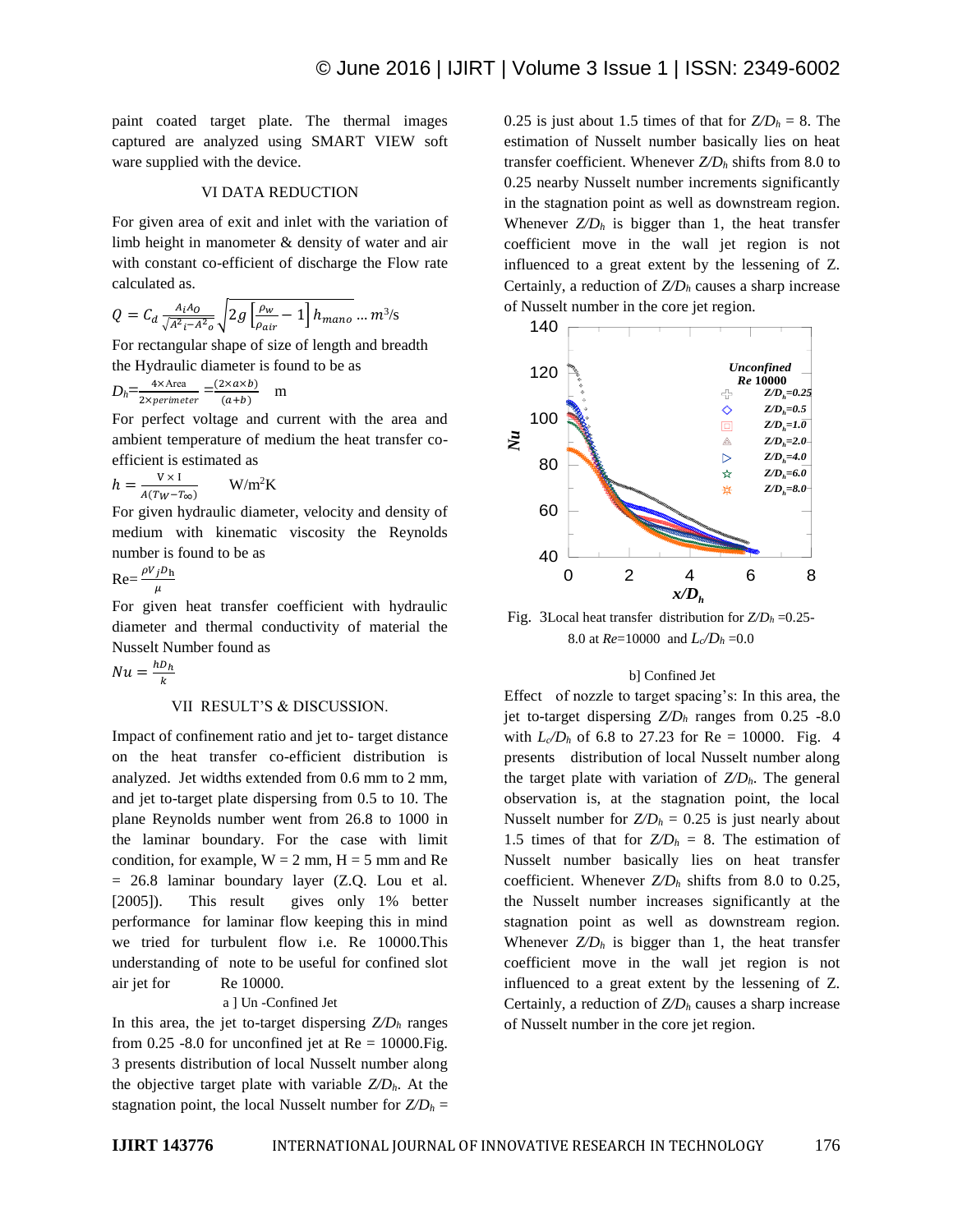

Fig. 4Effect of the *Z/D<sup>h</sup>* ratio on Local heat transfer distribution for Confined Slot Jet size  $L_c/D_h = 6.8$  and *Lc/D<sup>h</sup>* =27.23 at Re 10000

Effect of confinement ratios: The confinement ratio (Lc/Dh) used in the current study ranges from 6.8 to 27.23 whereas the Reynolds Number (Re) is kept constant at 10000. It is seen from Fig. 5 that the coefficient of heat transfer for different confinement ratio's for particular  $Z/D_h = 0.25$ . As x/Dh decreases surface of Nusslet number increase at the stagnation point and higher the x/Dh Nusslet number at wall jet region decreases. As lower the x/Dh sharper core jet region. Here for confinement ratio of  $L_c/D_h$  of 6.8 heat transfer rate in stagnation region get maximum hence its preferred heat transfer rate at  $Z/D_h = 0.25$  and  $L_c/D_h = 6.8$  gives better thermal performance. By comparing the data from the Table I, it can be concluded that for the given  $Z/D_h = 0.25$  at Re = 10000, confinement ratio  $L_c/D_h$  of 6.8 gives +8.76% better thermal efficiency,  $L_{c}/D_{h}$  of 17.0 & 20.6 has good preferences but efficiency is less than *Lc/D<sup>h</sup>* of 6.8.  $L_c/D_h$  of 13.6 and 27.23 has no influence on Nuo  $L_c/D_h$  of 10.2 & 23.8 gives reduction in Nusselt number in comparisons with the unconfined jet and are not preferable.



Fig. 5 Effect of the  $L_{\alpha}/D_h$  ratio on Local heat transfer distribution for Confined Slot air Jet for Re 10000 at *Z/D<sup>h</sup>* at 0.25.

Table I Details for influence of confinement.

Unconfined slot air jet  $Nu_0 = 123.41$  at  $Z/D_h = 0.25$ for Re=10000

| $L/D_h$ | $Nu_{o}$ | Percentage of Nuo on Confined |      |                    |  |
|---------|----------|-------------------------------|------|--------------------|--|
|         |          | Slot Air Jet                  |      |                    |  |
| 6.8     | 134.2    | $+08.7$                       | %    | Better preferences |  |
| 10.2    | 111.8    | 09.3                          | %    | Not preferred      |  |
| 13.6    | 122.7    | 00.5                          |      | % No influence     |  |
| 17.0    | 124.8    | $+$ 01.1                      | %    | Good preferences   |  |
| 20.6    | 127.0    | $+03.6$                       | $\%$ | Good preferences   |  |
| 23.8    | 114.2    | 07.0<br>$\overline{a}$        | $\%$ | Not preferred      |  |
| 27.2    | 123.7    | 00.0                          | $\%$ | No influence       |  |

The confinement proposition is ranges from 6.8 to 27.23. Other parameters Re = 10000 were kept constant. It is seen from Fig. 6. that the coefficient of heat transfer for different confinement ratio's for particular  $Z/D_h$  =0.5 and as the  $x/Dh$  decreases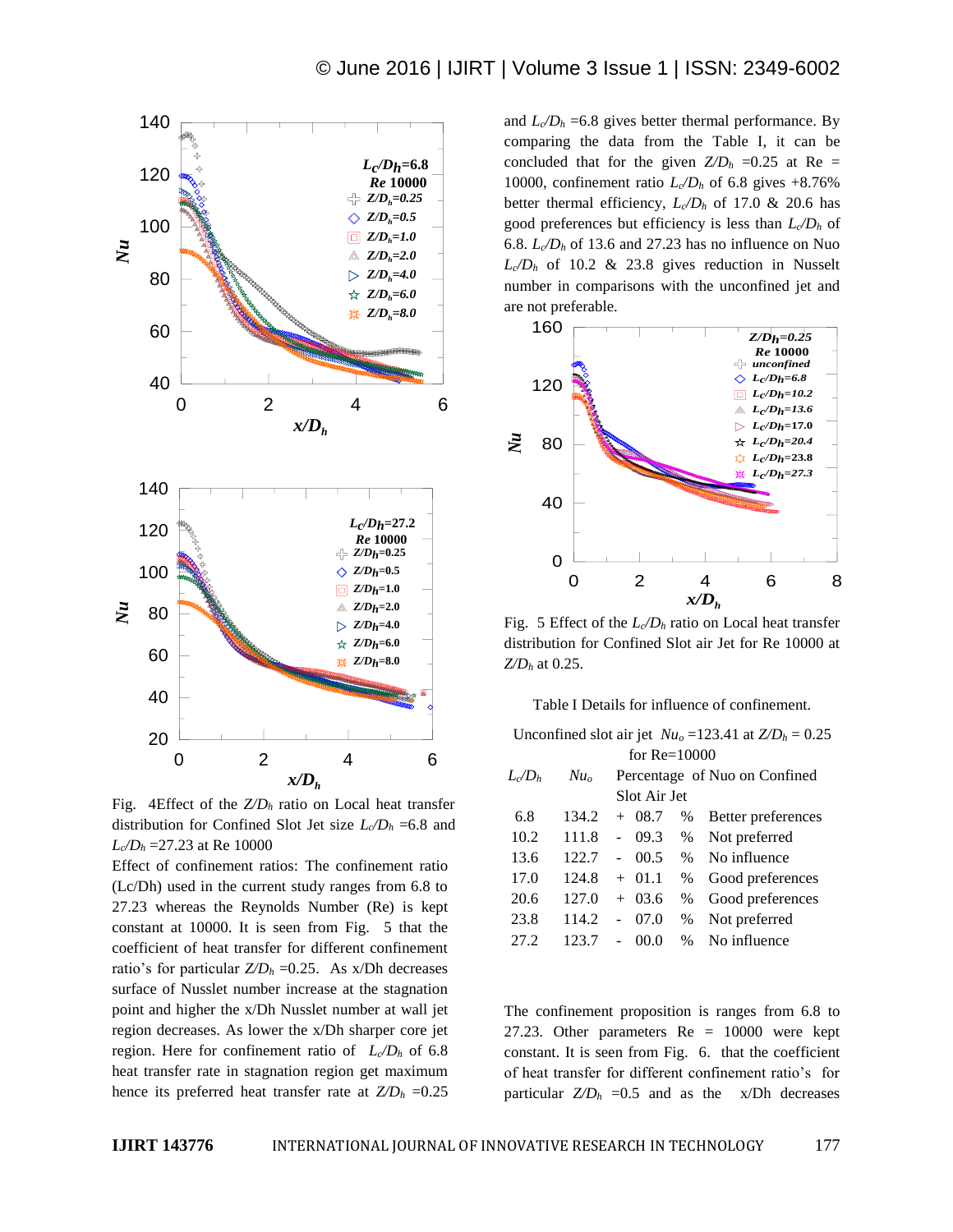surface at Nusslet number increment at close to the stagnation point and higher the x/Dh Nusslet number at wall jet region decreases. As lower the x/Dh sharper the potential core region. Here for confinement ratio of  $L_{\rm c}/D_h$  of 17.0& 6.8 heat transfer rate in core region get maximum. Hence the preferred heat transfer rate at  $Z/D_h = 0.5$  the  $L_c/D_h = 6.8$  gives better thermal performance. In wall jet region heat transfer co-efficient at unconfined and *Lc/D<sup>h</sup>* =17.0 at  $Z/D<sub>h</sub> = 0.5$  gives maximum thermal performance. By comparing the data from the Table II, it can be concluded that for the given  $Z/D_h = 0.5$  at Re = 10000, confinement ratio  $L_c/D_h$  of 20.6 gives +11.47 % better thermal efficiency,  $L_c/D_h$  of 6.8, 13.6, 17.0 & 27.2 has good preferences but efficiency is less than  $L_c/D_h$  of 20.6.  $L_c/D_h$  of 13.6 and 27.23 has no influence on Nuo.  $L_c/D_h$  of 10.2 & 23.8 gives reduction in Nusselt number in comparisons with the unconfined jet and are not preferable.



Fig. 6Effect of the  $L_0/D_h$  ratio on Local heat transfer distribution for Confined Slot air Jet for Re 10000 at *Z/D<sup>h</sup>* at 0.5.

Table II Details for influence of confinement.

Unconfined slot air jet  $Nu_0 = 107.29$  at  $Z/D_h = 0.5$  for Re=10000

| $L_{c}/D_{h}$ | $Nu_{o}$ | Percentage of Nuo on Confined |  |                                             |  |  |
|---------------|----------|-------------------------------|--|---------------------------------------------|--|--|
|               |          | Slot Air Jet                  |  |                                             |  |  |
| 6.8           |          |                               |  | $119.5 + 11.43$ % Good preferences          |  |  |
| 10.2          |          |                               |  | 102.6 - 04.33 % Not preferred               |  |  |
|               |          |                               |  | $13.6$ $111.3$ + 03.80 % Good preferences   |  |  |
|               |          |                               |  | $17.0$ $118.4$ + $10.36$ % Good preferences |  |  |

|  |  | 20.6 119.6 + 11.4 % Better preferences |
|--|--|----------------------------------------|
|  |  | 23.8 101.4 - 05.4 % Not preferred      |
|  |  | $27.2$ 108.4 + 01.1 % Good preferences |

The confinement proposition is ranges from 6.8 to 27.23. Other parameters  $Re = 10000$  were kept constant. It is seen from Fig. 7that the coefficient of heat transfer for different confinement ratio's for particular  $Z/D_h = 1.0$  as x/Dh decreases surface of Nusslet number is build in the stagnation region and higher the x/Dh Nusslet number at wall jet region decreases. As lower the x/Dh sharper the potential core region. Here for confinement ratio of  $L_{\alpha}/D_h$  of 17.0heat transfer rate in core region get maximum hence its preferred heat transfer rate at *Z/D<sup>h</sup>* =1.0 and  $L_c/D_h$  =17.0 gives better thermal performance. In region of wall jet the heat transfer co-efficient at  $L_c/D_h$  =17.0 gives maximum thermal performance. By comparing the data from the Table III ,it can be concluded that for the given  $Z/D_h = 1.0$  at Re = 10000,confinement ratio *Lc/D<sup>h</sup>* of 17.0 gives +20.12 % better thermal efficiency, *Lc/D<sup>h</sup>* of 6.8, 13.6, 20.6 & 27.2 has good preferences. .



Fig. 7Effect of the  $L_0/D_h$  ratio on Local heat transfer distribution for Confined Slot air Jet for Re 10000 at *Z/D<sup>h</sup>* at 1.0.

Table III Details for influence of confinement. Unconfined slot air jet  $Nu_0 = 101.82$  at  $Z/D_h = 1.0$  for Re=10000  $L_0/D_h$  *Nu*<sub>0</sub> Percentage of *Nu*<sub>0</sub> on Confined Slot Air Jet. 6.8 110.0 + 08.2 % Good preferences 10.2 101.0 - 00.7 % Not preferred 13.6 108.0 + 06.1 % Good preferences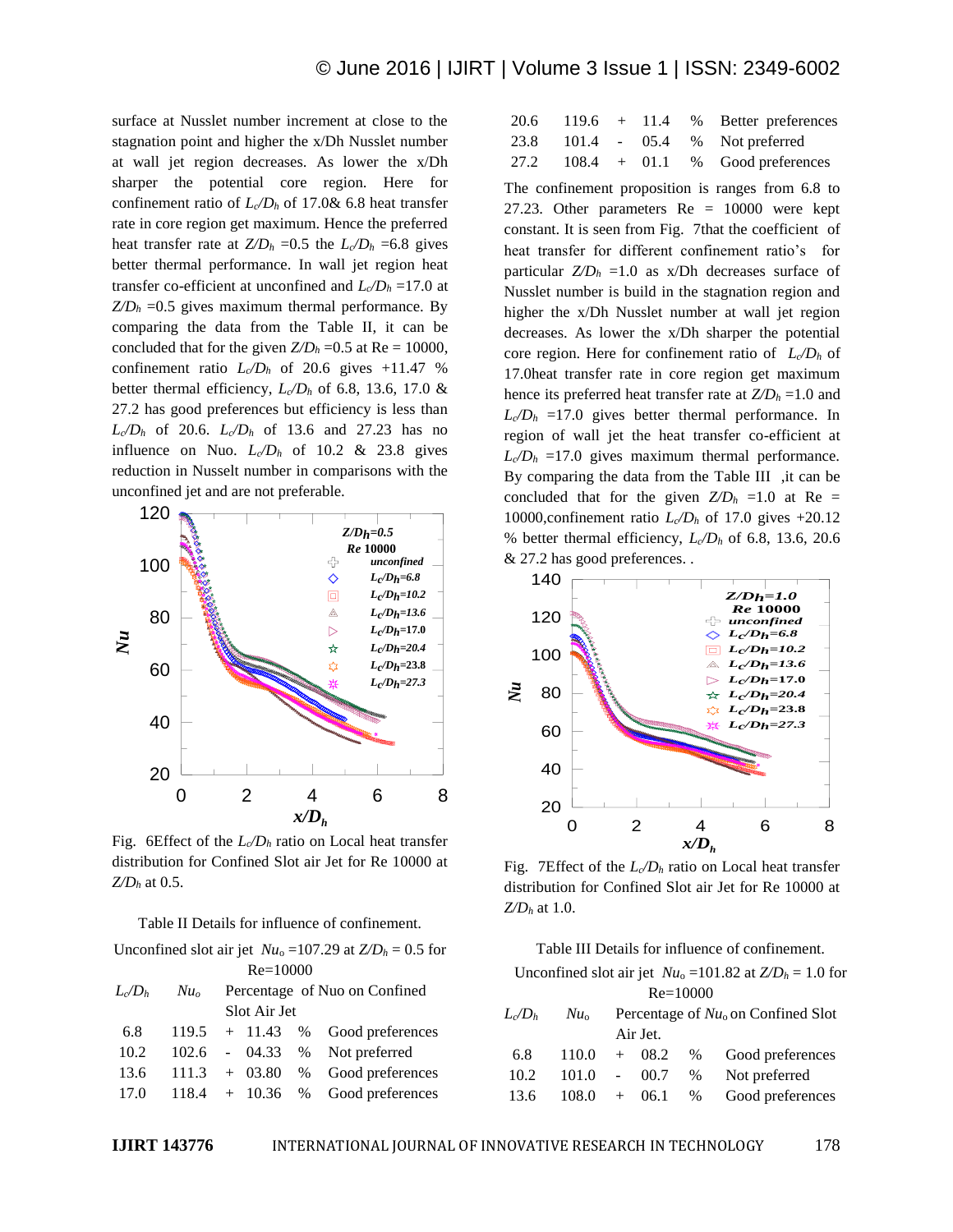# © June 2016 | IJIRT | Volume 3 Issue 1 | ISSN: 2349-6002

| 17.0 | 122.3             | $+$ 20.1 % | Good preferences |
|------|-------------------|------------|------------------|
| 20.6 | $116.0 + 13.9 %$  |            | Good preferences |
| 23.8 | $101.2 - 00.5 %$  |            | Not preferred    |
| 27.2 | $106.4 + 04.5 \%$ |            | Good preferences |

By comparing the data from the Table IV , it can be concluded that for the given  $Z/D_h$  =2.0 at Re = 10000,confinement ratio *Lc/D<sup>h</sup>* of 20.6 gives +15.30% better thermal efficiency,  $L_c/D_h$  of 6.8, 13.6, 23.8  $&27.2$  has good preferences.  $L_c/D_h$  of 10.2 gives reduction in Nusselt number in comparisons with the unconfined jet and is not preferable.



Fig. 8Effect of the  $L_0/D_h$  ratio on Local heat transfer distribution for Confined Slot air Jet for Re 10000 at *Z/D<sup>h</sup>* at 2.0.

Table IV Details for influence of confinement.

| Unconfined slot air jet $Nu_0 = 102.55$ at $Z/D_h = 2.0$ for |          |                                       |       |               |                  |  |  |
|--------------------------------------------------------------|----------|---------------------------------------|-------|---------------|------------------|--|--|
| $Re = 10000$                                                 |          |                                       |       |               |                  |  |  |
| $L_c/D_h$                                                    | $Nu_{0}$ | Percentage of $Nu_0$ on Confined Slot |       |               |                  |  |  |
|                                                              | Air Jet. |                                       |       |               |                  |  |  |
| 6.8                                                          | 106.5    | $^{+}$                                | 03.90 | $\%$          | Good preferences |  |  |
| 10.2                                                         | 100.2    |                                       | 02.20 | $\%$          | Not preferred    |  |  |
| 13.6                                                         | 106.1    | $^{+}$                                | 03.40 | $\frac{0}{0}$ | Good preferences |  |  |
| 17.0                                                         | 116.0    | $^{+}$                                | 13.10 | $\%$          | Good preferences |  |  |
| 20.6                                                         | 118.2    | $^{+}$                                | 15.30 | $\%$          | Good preferences |  |  |
| 23.8                                                         | 103.7    | $^{+}$                                | 01.14 | $\%$          | Good preferences |  |  |
| 27.2                                                         | 104.9    | $^{+}$                                | 02.33 | $\%$          | Good preferences |  |  |
|                                                              |          |                                       |       |               |                  |  |  |

#### VII. CONCLUSION

Heat transfer co-efficient distribution on a flat surface Impinged by a confined slot air jet are experimentally analyzed for the confinement ratios, Lc/Dh=0.0 to 27.2 and nozzle slot jet to plate spacing  $(Z/D<sub>h</sub> = 0.25$ -8.0) at Re= 10000. Following conclusions elaborated from the present study:

- Heat transfer distribution and Nusselt number at Re 10000 is to be found to be symmetrically for confined and unconfined slot air slot air jet.
- There is a continuous enhancement in Nusselt number at stagnation point for the  $L_c/D_h$  =0.0-27.23 is found for unconfined and confined.
- The heat transfer is sharper at core jet region for unconfined and confined.
- The heat transfer is not influence on higher the jet to plate spacing for unconfined and confined.
- At wall jet region heat less compared to core –region for unconfined and confined slot air jet.
- For confinement ratio of  $L_c/D_h = 6.8$  gives good preference for all *Z/D<sup>h</sup>* 's.

#### **REFERENCES**

- [1] Robert Gardon & C.Cahit Akfirat, -The role of turbulence in determining the heat – transfer characteristics of impinging jets, ‖ International Journal of Heat Mass Transfer Vol.8 PP 1261- 1272 ,1965.
- [2] K.Jambunathan, E.Lai,M. A. Moss & B.L.Button. -A review of heat transfer data for single circular jet impingement. Department of Mechanical Engineering Nottingham, U.K 69- 85(1992).
- [3] R K Brahma, -Prediction of stagnation point heat transfer for a slot jet impinging on a flat surface, Warme-und Stoffubertragung Springer-Verlag 27, 61-66(1992).
- [4] V Narayanan, J Seyed Yagoobi, R H Page, -An experimental study of fluid mechanics and heat transfer in an impinging slot jet flow,International Journal of Heat and Mass transfer 471827-1845) ,2004.